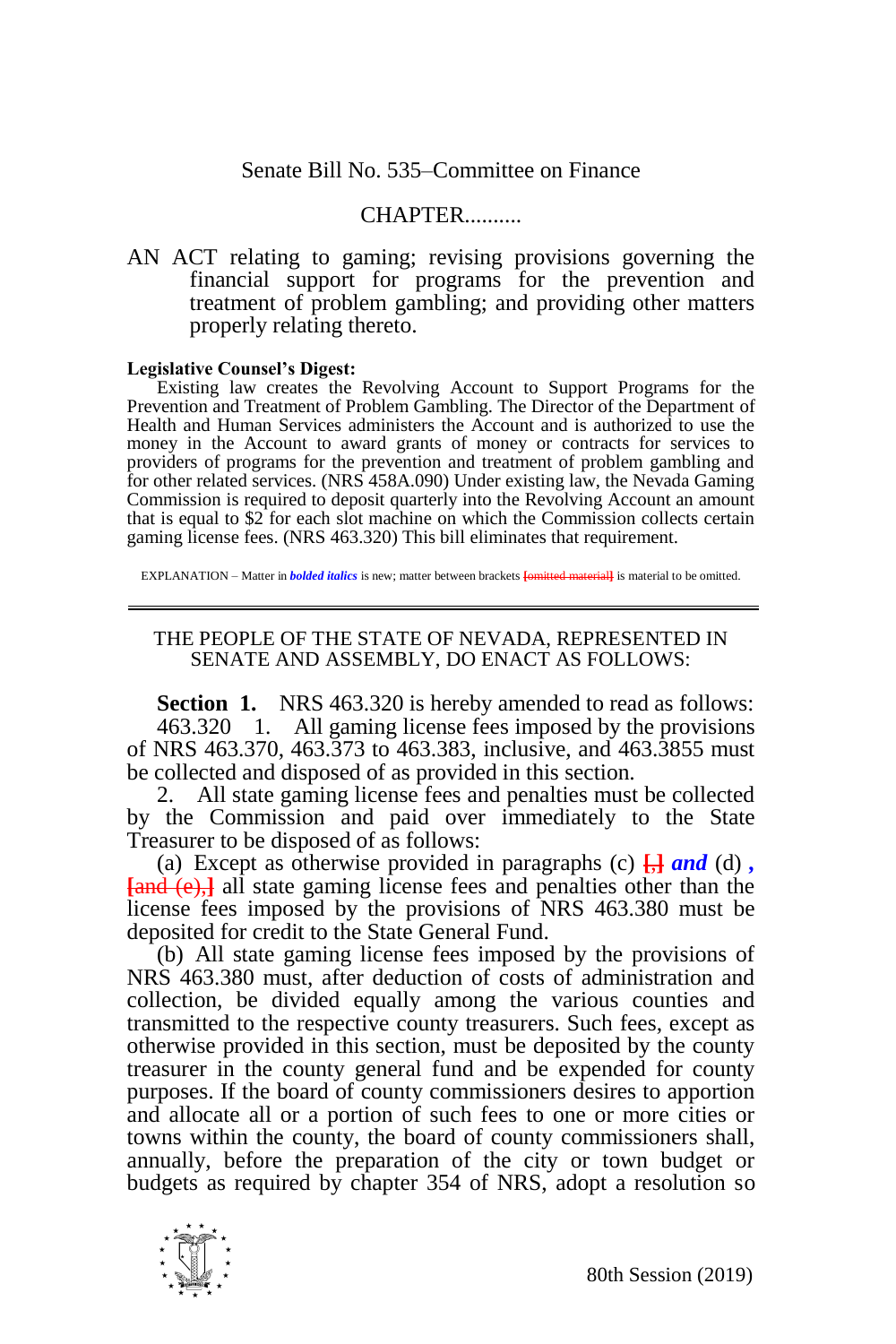apportioning and allocating a percentage of such fees anticipated to be received during the coming fiscal year to such city or cities or town or towns for the next fiscal year commencing July 1. After the adoption of the resolution, the percentage so apportioned and allocated must be converted to a dollar figure and included in the city or town budget or budgets as an estimated receipt for the next fiscal year. Quarterly, upon receipt of the money from the State, the county treasurer shall deposit an amount of money equal to the percentage so apportioned and allocated to the credit of the city or town fund to be used for city or town purposes, and the balance remaining must be deposited in the county general fund and must be expended for county purposes.

(c) One twenty-fifth of the license fee imposed by the provisions of NRS 463.370 on gross revenue which exceeds \$134,000 per calendar month that is paid pursuant to subsection 2 of NRS 464.045 by persons licensed to conduct off-track pari-mutuel wagering must, after the deduction of costs of administration and collection, be allocated pro rata among the counties in this State whose population is less than 100,000 in which on-track pari-mutuel wagering is conducted. The allocation must be based upon the amounts paid from each such county pursuant to subsection 2 of NRS 466.125 and transmitted to the respective county treasurers. Money received by a county treasurer pursuant to this paragraph must be deposited in the county general fund and expended to augment any stakes, purses or rewards which are offered with respect to horse races conducted in that county by a state fair association, agricultural society or county fair and recreation board.

(d) Ten percent of the amount of the license fee imposed by the provisions of NRS 463.370 that is paid pursuant to subsection 2 of NRS 464.045 by persons licensed to conduct off-track pari-mutuel wagering which exceeds \$5,036,938 per calendar year must, after the deduction of costs of administration and collection, be allocated pro rata among the counties in this State whose population is less than 100,000 in which on-track pari-mutuel wagering is conducted. The allocation must be based upon the amounts paid from each such county pursuant to subsection 2 of NRS 466.125 and must be transmitted to the respective county treasurers as provided in this paragraph. On March 1 of each year, the Board shall calculate the amount of money to be allocated to the respective county treasurers and notify the State Treasurer of the appropriate amount of each allocation. The State Treasurer shall transfer the money to the respective county treasurers. Money received by a county treasurer pursuant to this paragraph must be deposited in the county general